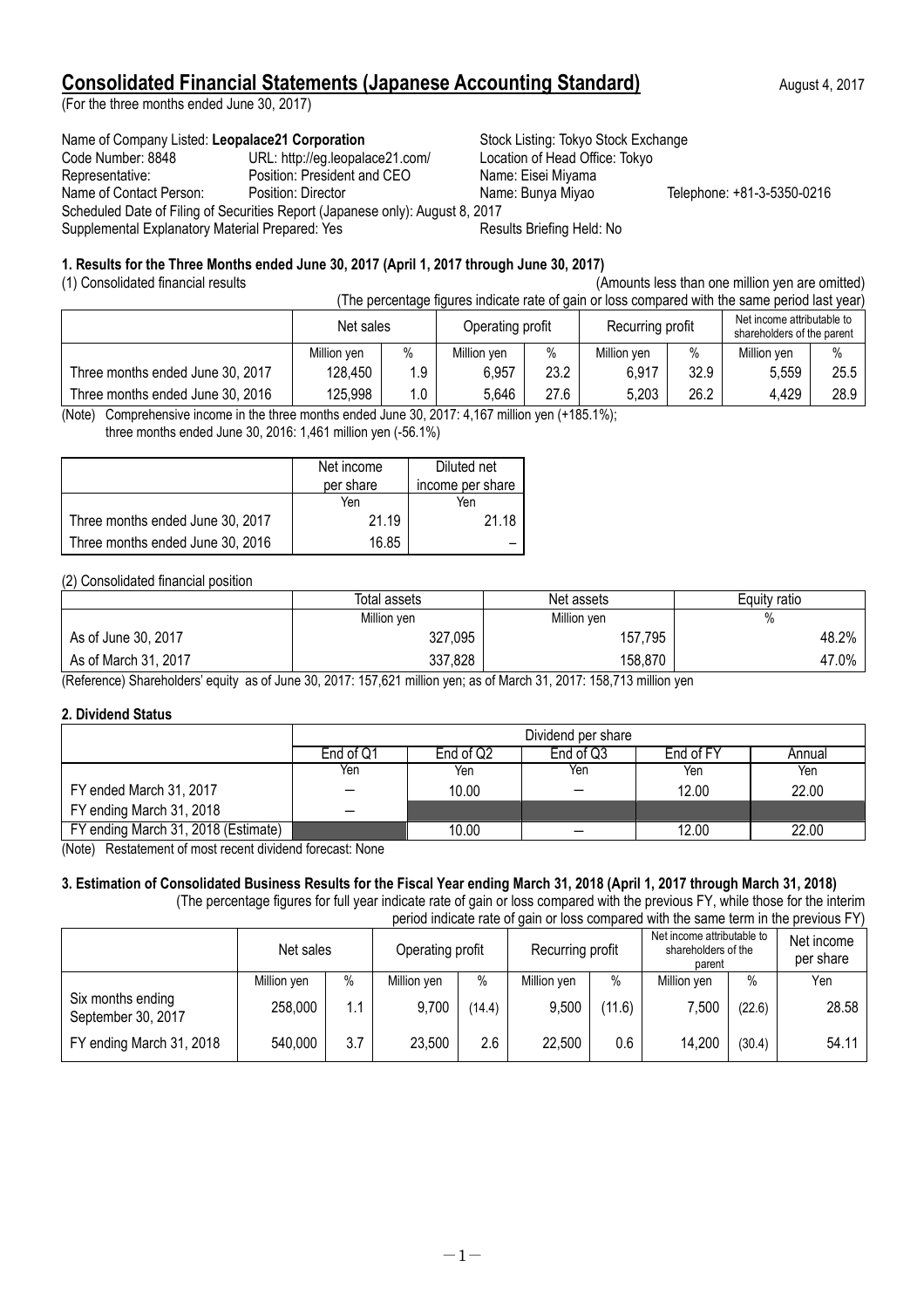# **4. Other**

- (1) Changes in major subsidiaries during the subject period (change in specific subsidiaries resulting in a change in the scope of consolidation): None
- (2) Use of accounting procedures specific to the preparation of quarterly financial statements: Yes (Note) Refer to P.9 Application of Accounting Methods Specific to the Preparation of Quarterly Consolidated Financial Statements" for details.
- (3) Changes in accounting principles, procedures or reporting methods used in preparation of financial statements
	- (i) Changes in accounting policies accompanying revision of accounting standards, etc.: None
		- (ii) Changes in accounting policies other than (i) above: None
		- (iii) Changes in accounting estimates: None
		- (iv) Restatements: None
- (3) Total number of outstanding shares (common stock)
	- (i) Total number of outstanding shares at term end (including treasury stock)
		- As of June 30, 2017: 263,443,915 shares, As of March 31, 2017: 267,443,915 shares
	- (ii) Total treasury stock at term end As of June 30, 2017: 3,745,620 shares, As of March 31, 2017: 4,569,920 shares
	- (iii) Average number of outstanding shares during the period As of June 30, 2017: 262,423,268 shares, As of June 30, 2017: 262,874,395 shares

\*Indication regarding the status of auditing:

These financial statements are not subject to auditing under the Financial Instruments and Exchange Act. The review of these financial statements in accordance with the Financial Instruments and Exchange Act are not completed at the time of disclosure.

\*Explanation on the proper use of the business forecasts, and other special notices:

(Note on the business forecasts and other forward-looking statements)

The business forecasts and other forward-looking statements contained in this report are based on information currently available to the Company and on certain assumptions that Leopalace21 has judged to be reasonable. Readers should be aware that a variety of factors might cause actual results to differ significantly from these forecasts.

For assumptions of business forecasts and notes on the proper use of these forecasts, please refer to P.5 "1. Business Results (3) Explanation Concerning Business Forecasts and Other Forward-looking Statements."

(Method for the acquisition of supplemental explanatory material)

Supplemental Explanatory Material on quarterly financial statements is scheduled to be posted on the Company's web site on August 4, 2017.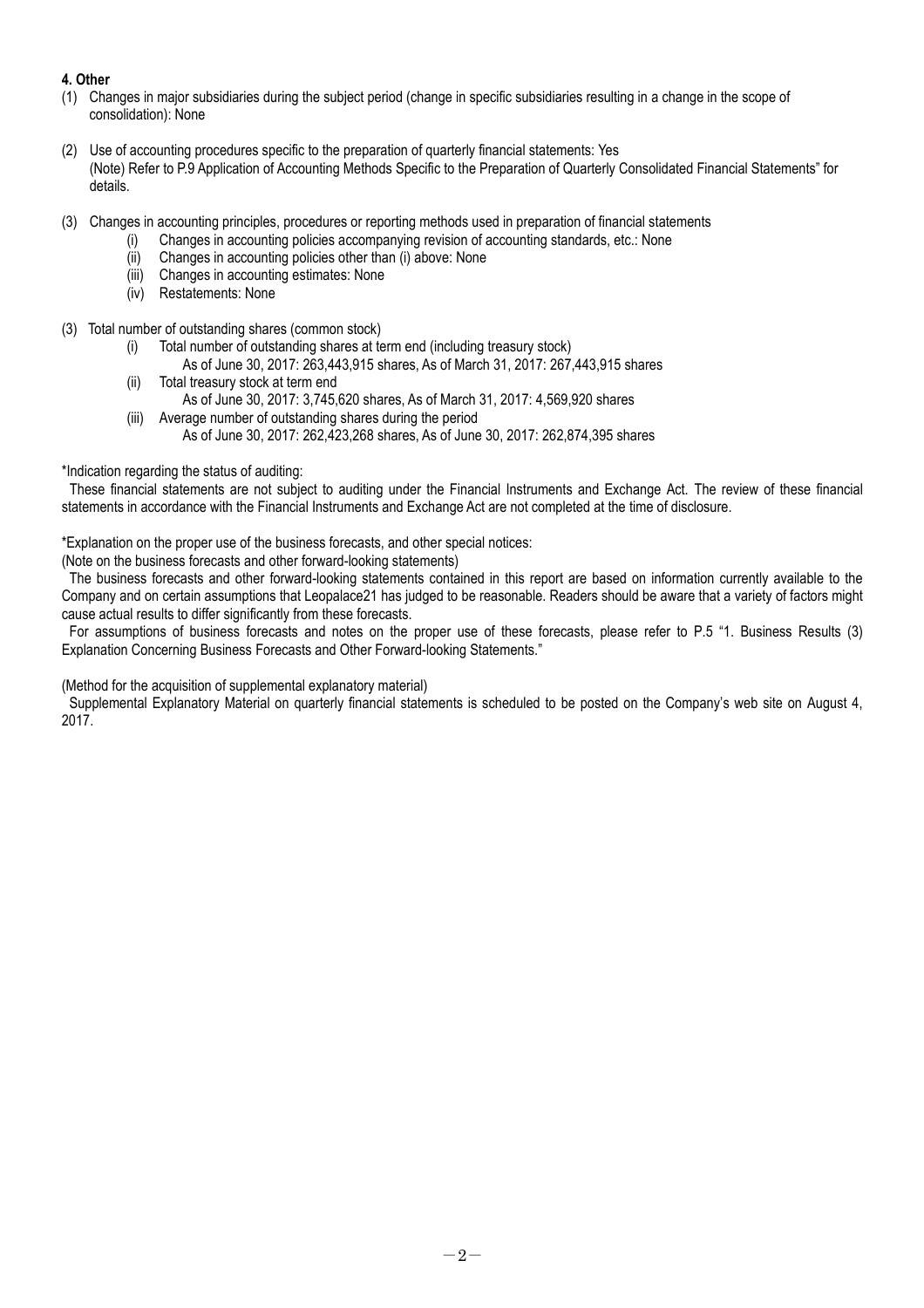# **[Table of Contents]**

| (Application of Accounting Methods Specific to the Preparation of Quarterly Consolidated Financial Statements) |  |
|----------------------------------------------------------------------------------------------------------------|--|
|                                                                                                                |  |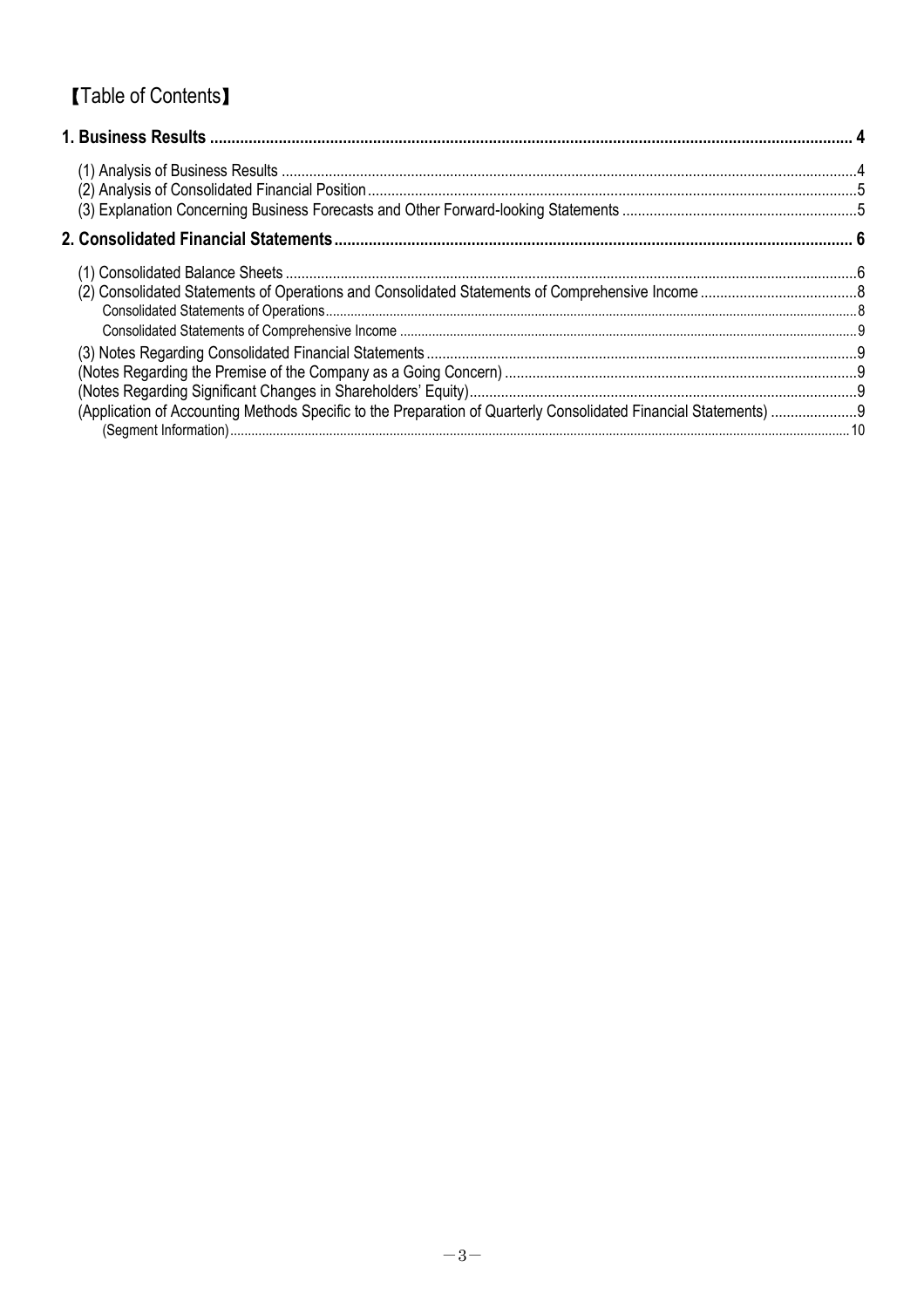# **1. Business Results**

(1) Analysis of Business Results

| <u>(IVIIIIUII VUII)</u>          |           |                  |                  |                                                          |  |  |  |
|----------------------------------|-----------|------------------|------------------|----------------------------------------------------------|--|--|--|
|                                  | Net sales | Operating profit | Recurring profit | Net income attributable to<br>shareholders of the parent |  |  |  |
| Three months ended June 30, 2017 | 128,450   | 6.957            | 6,917            | 5,559                                                    |  |  |  |
| Three months ended June 30, 2016 | 125,998   | 5,646            | 5,203            | 4,429                                                    |  |  |  |
| <b>Difference</b>                | 2,452     | 1,310            | 1,713            | 1,129                                                    |  |  |  |

(Million yen)

During the subject three months, the domestic economy showed gradual progression supported by improvements in employment and income, despite the standstill in individual consumption.

Apartment construction remains a popular strategy to reduce inheritance tax, and new housing starts of leased units has trended strongly. On the other hand, as the number of vacant houses continues to increase and recovery in nationwide demand becomes difficult, achieving stable occupancy rates requires constructing apartments in areas with high demand, in addition to providing high-quality products and services that meet tenants' needs.

Under these conditions, the Leopalace21 Group (the "Group") announced the Medium-term Management Plan "Creative Evolution 2020", aiming to create corporate and new social value with the basic policy of "Supporting continuous growth of core businesses in ways that further increase corporate value while constructing a base for growth areas".

As a result, consolidated net sales for the subject first quarter came to 128,450 million yen (up 1.9% year-on-year). Operating profit was 6,957 million yen (up 23.2% year-on-year), recurring profit was 6,917 million yen (up 32.9% year-on-year), and net income attributable to shareholders of the parent was 5,559 million yen (up 25.5% year-on-year).

## Results by reportable segment are as follows.

Effective as of the first quarter under review, the methods of reportable segment categorization was changed. The figures in the table below are presented for comparison with the same period of a year ago, after they are reclassified according to the revised methods of reportable segment categorization and common expense allocation.

| (Million yen)<br>(Actual figures by segment) |                                        |                                        |            |                                        |                                        |            |  |
|----------------------------------------------|----------------------------------------|----------------------------------------|------------|----------------------------------------|----------------------------------------|------------|--|
|                                              | Net sales                              |                                        |            | Operating profit                       |                                        |            |  |
|                                              | Three months<br>ended<br>June 30, 2016 | Three months<br>ended<br>June 30, 2017 | Difference | Three months<br>ended<br>June 30, 2016 | Three months<br>ended<br>June 30, 2017 | Difference |  |
| Leasing Business                             | 105,808                                | 109,145                                | 3,337      | 6,671                                  | 8,206                                  | 1,535      |  |
| <b>Development Business</b>                  | 14,339                                 | 14,476                                 | 136        | (130)                                  | 84                                     | 214        |  |
| <b>Elderly Care Business</b>                 | 2,770                                  | 3,084                                  | 313        | (483)                                  | (471)                                  | 12         |  |
| Hotels, Resort, & Other Business             | 3,080                                  | 1,745                                  | (1, 335)   | 502                                    | 197                                    | (305)      |  |
| Adjustments                                  |                                        |                                        |            | (912)                                  | (1,058)                                | (146)      |  |
| Total                                        | 125,998                                | 128,450                                | 2,452      | 5,646                                  | 6,957                                  | 1,310      |  |

#### (i) Leasing Business

In the Leasing Business, to establish stable occupancy, the Group providing wealth of value-added life to their tenants such as "my DIY" (formerly known as "Room Customize") which enable tenants to arrange their rooms, providing an internet services "LEONET" website for tenants, and security system installations alliance with large security companies as well as further strengthening sales for corporate customers and increase foreign tenants by refining customer support. In addition, the Group develops and manages service apartments and service offices in ASEAN countries.

The occupancy rate at the end of the first quarter was 90.55% (up 1.95 points from the end of the same quarter last year) and the average occupancy rate for the period was 90.45% (up 1.74 points year-on-year).

The number of units under management at the end of the first quarter was 570 thousand (increasing 2 thousand from the end of the previous fiscal year), the number of direct offices was 189 (no change), and the number of franchise offices was 117 (decreasing 2 from the end of the previous fiscal year).

As a result, net sales amounted to 109,145 million yen (up 3.2% year-on-year), and operating profit was 8,206 million yen (up 23.0% year-on-year).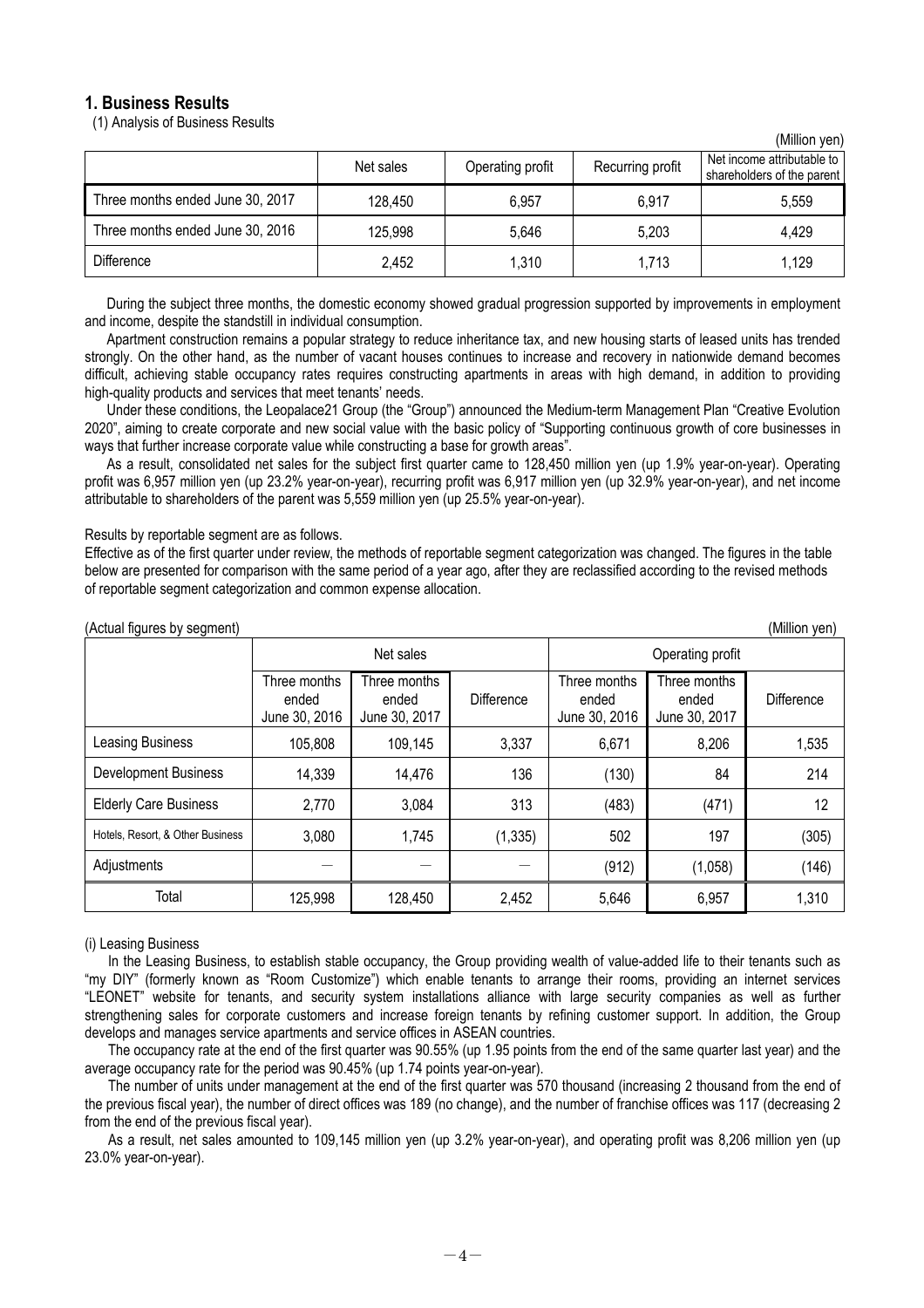#### (ii) Development Business

In the Development Business, the Group focused on supplying apartments in the three metropolitan areas where solid leasing demand is anticipated supported by an increase in population, as well as providing high quality and forefront strategic products. In addition, the Group implemented a new brand attempting to strengthen product competitiveness and refresh the image of tenants, expanded construction variations based on "ideal land use", and has begun reconsidering suppliers and its product prices to improve profitability.

Also, subsidiary Life Living Co., Ltd. provides development business of condominiums and apartments and subsidiary Morizou Co., Ltd., provides luxury custom-built homes made with Kiso-hinoki.

Orders received during the subject first quarter amounted to 19,215 million yen (down 14.4% year-on-year) and the orders received outstanding stood at 69,744 million yen (down 4.0% from the end of the same quarter last year).

As a result, net sales came to 14,476 million yen (up 0.9% year-on-year), and operating profit was 84 million yen (improvement of 214 million yen year-on-year).

#### (iii) Elderly Care Business

Net sales were 3,084 million yen (up 11.3% year-on-year) and operating loss was 471 million yen (improvement of 12 million yen year-on-year).

#### (iv) Hotels, Resort, & Other Business

Net sales of the resort facilities in Guam, hotels in Japan, and other businesses including the finance business were 1,745 million yen (down 43.3% year-on-year) and operating profit was 197 million yen (down 60.8% year-on-year).

#### (2) Analysis of Consolidated Financial Position

Position of Assets, Liabilities, and Net assets

|                      | Assets    | Liabilities |         |
|----------------------|-----------|-------------|---------|
| As of June 30, 2017  | 327.095   | 169,300     | 157,795 |
| As of March 31, 2017 | 337,828   | 178,958     | 158,870 |
| Difference           | (10, 733) | (9,658)     | (1,075) |

(Million yen)

Total assets at the end of the first quarter decreased 10,733 million yen from the end of the previous fiscal year to 327,095 million yen. This was mainly attributable to an increase of 6,516 million yen in deferred tax assets and 1,434 million yen in leased assets (net), despite a decrease of 10,609 million yen in cash and cash equivalents and 7,152 million yen in land.

Total liabilities decreased 9,658 million yen from the end of the previous fiscal year to 169,300 million yen. This primarily reflected an increase of 1,725 million yen in lease obligations, despite a decrease of 4,614 million yen in accounts payable for completed projects, 3,770 million yen in long and short term advances received, and 2,011 million yen in accrued income taxes.

Net assets decreased 1,075 million yen from the end of the previous fiscal year to 157,795 million yen, chiefly due to a recording of 5,559 million yen in net income attributable to shareholders of the parent, a payment of dividends of 3,154 million yen and a decrease in retained earnings of 663 million yen caused by the retirement of treasury stock of 3,068 million yen, a decrease of 1,682 million yen in foreign currency translation adjustments, and 964 million yen in treasury stock caused by the share repurchases and the retirement of treasury stock. The ratio of shareholders' equity to assets rose 1.2 points from the end of the previous fiscal year to 48.2%.

#### (3) Explanation Concerning Business Forecasts and Other Forward-looking Statements

Business forecasts announced in the consolidated financial statements published on May 15, 2017 remain unchanged.

Please note that business forecasts and other forward-looking statements contained in this report are based on information currently available to the Group as of the publication of this statement, and actual results may differ due to a variety of factors.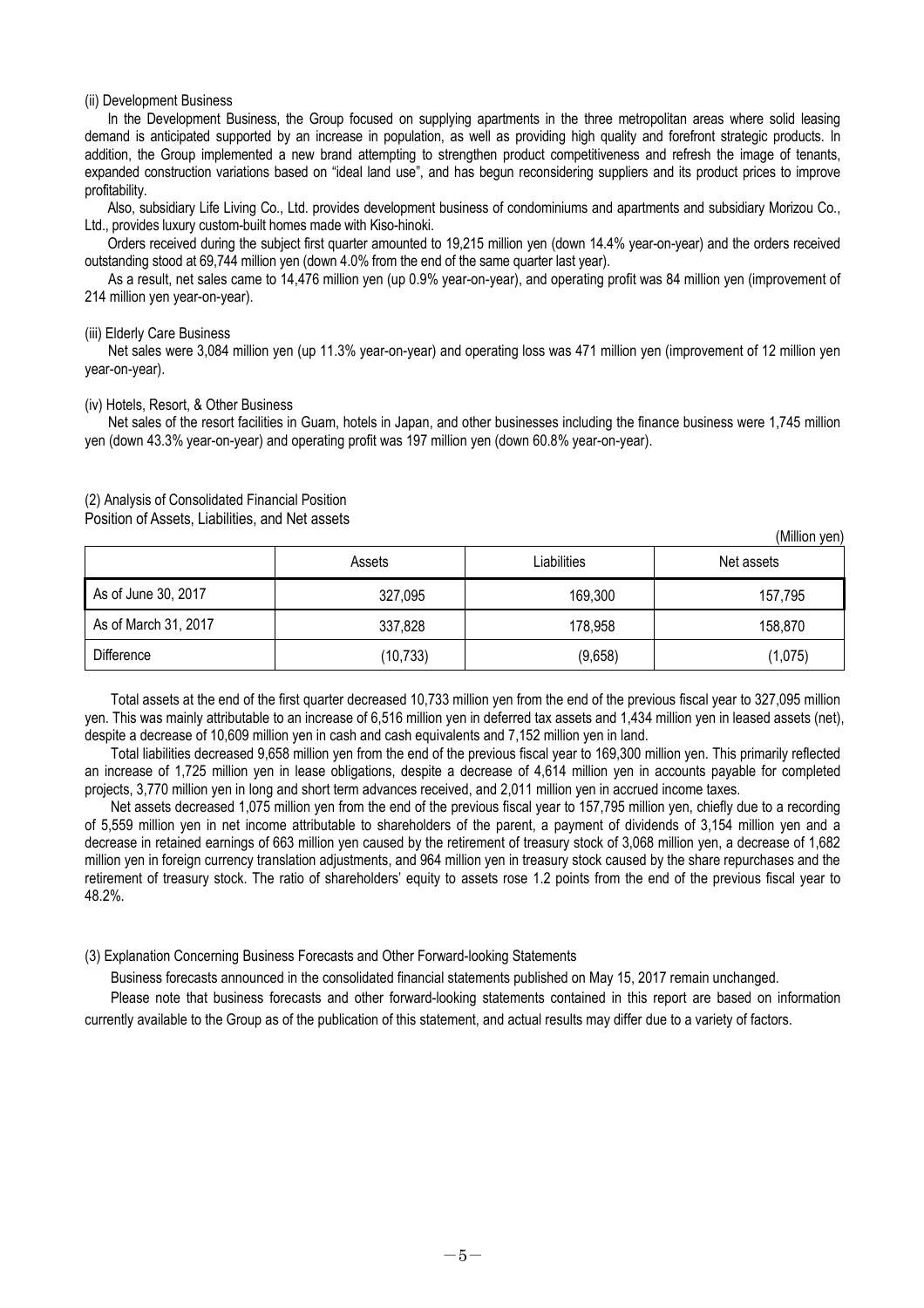# **2. Consolidated Financial Statements**

(1) Consolidated Balance Sheets

| <b>OUTDOINATOR DUIDITOU</b>                | (Million yen) |                |  |  |
|--------------------------------------------|---------------|----------------|--|--|
|                                            | June 30, 2017 | March 31, 2017 |  |  |
| <assets></assets>                          |               |                |  |  |
| <b>Current assets</b>                      |               |                |  |  |
| Cash and cash equivalents                  | 93,822        | 104,432        |  |  |
| Trade receivables                          | 5,926         | 6,547          |  |  |
| Accounts receivable for completed projects | 1,733         | 2,355          |  |  |
| Operating loans                            | 582           | 675            |  |  |
| Real estate for sale                       | 1,141         | 421            |  |  |
| Real estate for sale in progress           | 2,306         | 1,849          |  |  |
| Payment for construction in progress       | 825           | 518            |  |  |
| Prepaid expenses                           | 2,985         | 2,827          |  |  |
| Deferred tax assets                        | 15,006        | 8,636          |  |  |
| Others                                     | 5,574         | 5,707          |  |  |
| Allowance for doubtful accounts            | (170)         | (186)          |  |  |
| <b>Total current assets</b>                | 129,734       | 133,786        |  |  |
| <b>Non-current assets</b>                  |               |                |  |  |
| Property, plant, and equipment             |               |                |  |  |
| Buildings and structures (net)             | 40,947        | 41,827         |  |  |
| Machinery, equipment, and vehicles (net)   | 13,759        | 14,206         |  |  |
| Land                                       | 73,235        | 80,388         |  |  |
| Leased assets (net)                        | 15,086        | 13,652         |  |  |
| Construction in progress                   | 4,191         | 3,911          |  |  |
| Others (net)                               | 1,446         | 1,281          |  |  |
| Total property, plant, and equipment       | 148,666       | 155,267        |  |  |
| Intangible fixed assets                    |               |                |  |  |
| Goodwill                                   | 3,052         | 3,181          |  |  |
| Others                                     | 8,107         | 8,461          |  |  |
| <b>Total intangible fixed assets</b>       | 11,159        | 11,642         |  |  |
| Investments and other assets               |               |                |  |  |
| Investment securities                      | 12,555        | 12,453         |  |  |
| Bad debts                                  | 1,266         | 1,246          |  |  |
| Long-term prepaid expenses                 | 3,991         | 3,820          |  |  |
| Deferred tax assets                        | 17,633        | 17,486         |  |  |
| Others                                     | 3,750         | 3,645          |  |  |
| Allowance for doubtful accounts            | (2, 187)      | (2,073)        |  |  |
| <b>Total investments and other assets</b>  | 37,009        | 36,579         |  |  |
| <b>Total non-current assets</b>            | 196,836       | 203,489        |  |  |
| <b>Deferred assets</b>                     | 524           | 552            |  |  |
| <b>Total assets</b>                        | 327,095       | 337,828        |  |  |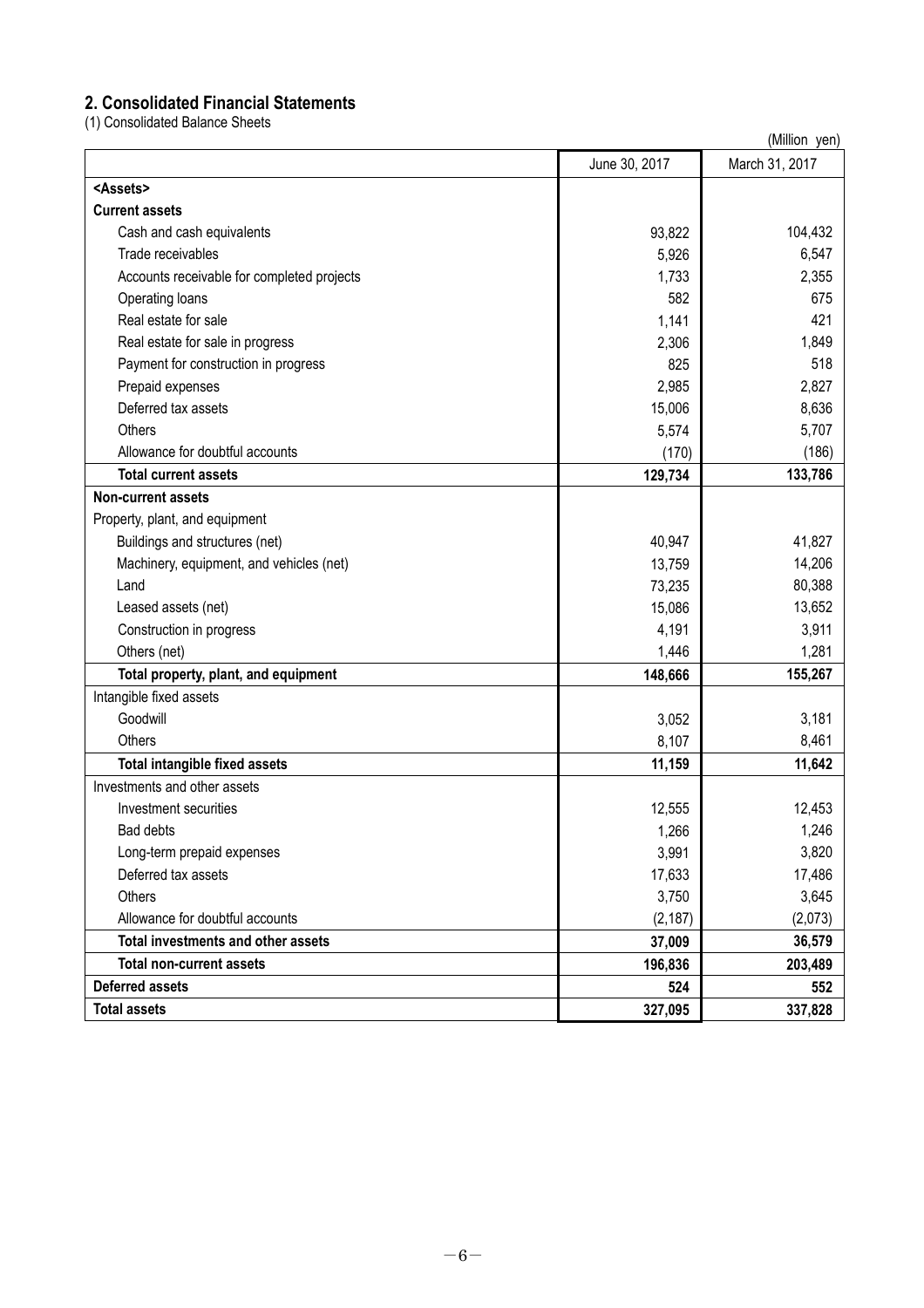|                                                        | (Million yen) |                |  |  |
|--------------------------------------------------------|---------------|----------------|--|--|
|                                                        | June 30, 2017 | March 31, 2017 |  |  |
| <liabilities></liabilities>                            |               |                |  |  |
| <b>Current liabilities</b>                             |               |                |  |  |
| Accounts payable                                       | 2,833         | 2,826          |  |  |
| Accounts payable for completed projects                | 7,571         | 12,186         |  |  |
| Short-term borrowings                                  | 1,240         | 1,263          |  |  |
| Bonds due within one year                              | 3,966         | 3,966          |  |  |
| Lease obligations                                      | 5,284         | 4,647          |  |  |
| Accounts payable-other                                 | 16,979        | 19,066         |  |  |
| Accrued income taxes                                   | 532           | 2,544          |  |  |
| Advances received                                      | 37,144        | 40,003         |  |  |
| Customer advances for projects in progress             | 5,952         | 5,381          |  |  |
| Reserve of allowance for employees' bonuses            | 1,759         |                |  |  |
| Reserve for warranty obligations on completed projects | 383           | 412            |  |  |
| Reserve for fulfillment of guarantees                  | 1,066         | 1,082          |  |  |
| Others                                                 | 3,846         | 4,144          |  |  |
| <b>Total current liabilities</b>                       | 88,526        | 97,524         |  |  |
| <b>Non-current liabilities</b>                         |               |                |  |  |
| <b>Bonds</b>                                           | 15,585        | 16,035         |  |  |
| Long-term debt                                         | 12,954        | 13,267         |  |  |
| Lease obligations                                      | 11,864        | 10,739         |  |  |
| Long-term advances received                            | 15,702        | 16,614         |  |  |
| Lease/guarantee deposits received                      | 7,087         | 7,152          |  |  |
| Deferred tax liabilities                               | 148           | 148            |  |  |
| Reserve for directors' compensation                    | 5             |                |  |  |
| Reserve for apartment vacancy loss                     | 2,919         | 3,183          |  |  |
| Liability for retirement benefit                       | 11,549        | 11,295         |  |  |
| Others                                                 | 2,956         | 2,997          |  |  |
| <b>Total non-current liabilities</b>                   | 80,774        | 81,433         |  |  |
| <b>Total liabilities</b>                               | 169,300       | 178,958        |  |  |
| <net assets=""></net>                                  |               |                |  |  |
| Shareholders' equity                                   |               |                |  |  |
| Common stock                                           | 75,282        | 75,282         |  |  |
| Capital surplus                                        | 45,235        | 45,235         |  |  |
| Retained earnings                                      | 39,259        | 39,923         |  |  |
| Treasury stock                                         | (2,696)       | (3,660)        |  |  |
| Total shareholders' equity                             | 157,080       | 156,779        |  |  |
| Accumulated other comprehensive income                 |               |                |  |  |
| Net unrealized gains on "other securities"             | 615           | 574            |  |  |
| Foreign currency translation adjustments               | 345           | 2,027          |  |  |
| Remeasurements of defined benefit plans                | (419)         | (668)          |  |  |
| Total accumulated other comprehensive income           | 541           | 1,933          |  |  |
| <b>Share subscription rights</b>                       | 156           | 136            |  |  |
| <b>Non-controlling interests</b>                       | 17            | 20             |  |  |
| <b>Total net assets</b>                                | 157,795       | 158,870        |  |  |
| <b>Total liabilities and net assets</b>                | 327,095       | 337,828        |  |  |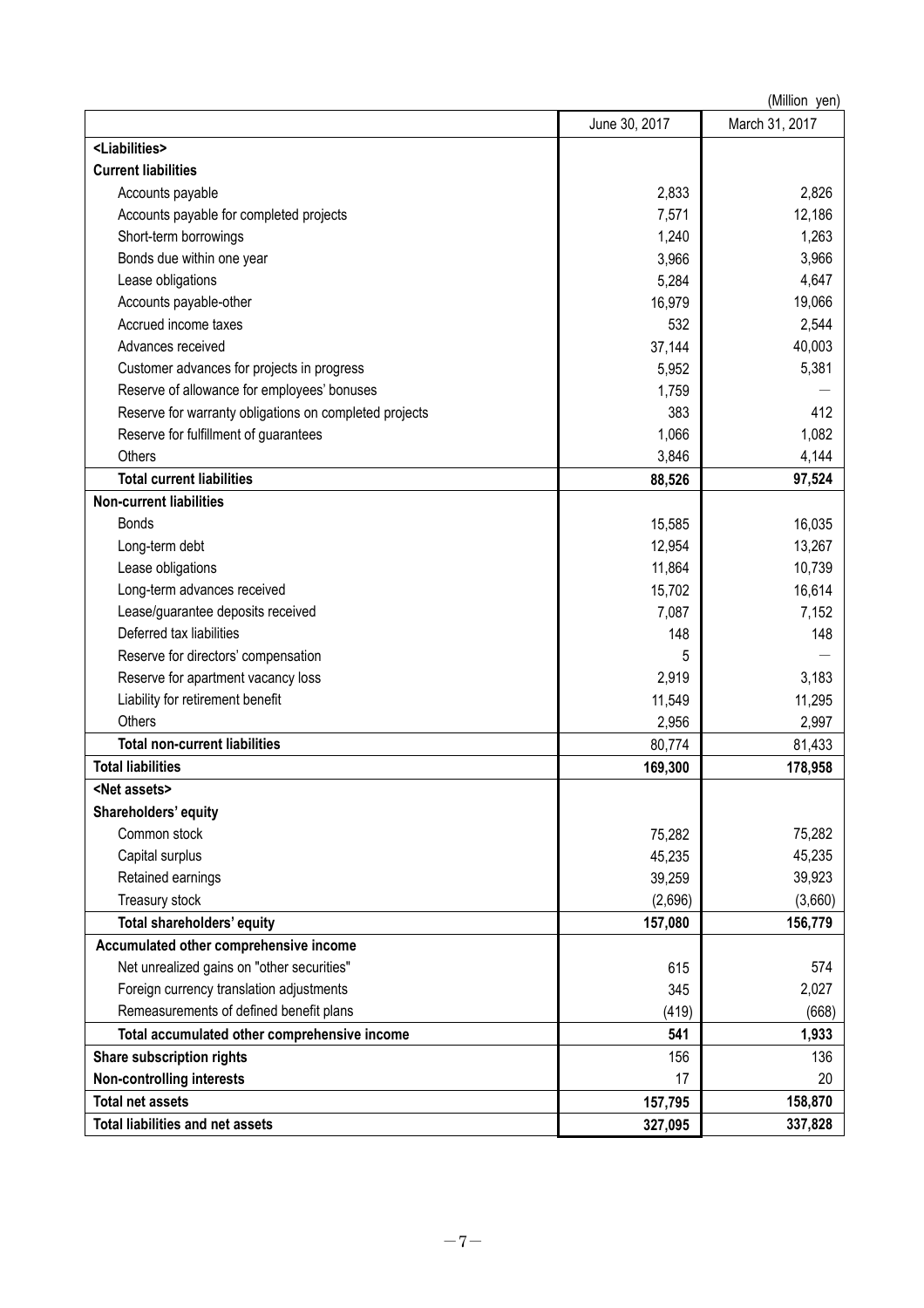(2) Consolidated Statements of Operations and Consolidated Statements of Comprehensive Income Consolidated Statements of Operations

| (Million yen)                                               |                       |                       |  |  |
|-------------------------------------------------------------|-----------------------|-----------------------|--|--|
|                                                             | Three months ended    | Three months ended    |  |  |
|                                                             | June 30, 2017         | June 30, 2016         |  |  |
|                                                             | (Apr. 2017-Jun. 2017) | (Apr. 2016-Jun. 2016) |  |  |
| <b>Net sales</b>                                            | 128,450               | 125,998               |  |  |
| Cost of sales                                               | 103,615               | 103,296               |  |  |
| <b>Gross profit</b>                                         | 24,835                | 22,702                |  |  |
| Selling, general, and administrative expenses               | 17,878                | 17,055                |  |  |
| <b>Operating profit</b>                                     | 6,957                 | 5,646                 |  |  |
| Non-operating income                                        |                       |                       |  |  |
| Interest income                                             | 25                    | 8                     |  |  |
| Dividend income                                             | 70                    | 41                    |  |  |
| Valuation gains of investment securities                    | 78                    | 64                    |  |  |
| Other                                                       | 51                    | 19                    |  |  |
| Total non-operating income                                  | 226                   | 133                   |  |  |
| <b>Non-operating expenses</b>                               |                       |                       |  |  |
| Interest expenses                                           | 188                   | 180                   |  |  |
| Foreign exchange losses                                     | 7                     | 274                   |  |  |
| Bond issuance costs                                         | 54                    | 31                    |  |  |
| Other                                                       | 17                    | 90                    |  |  |
| <b>Total non-operating expenses</b>                         | 267                   | 576                   |  |  |
| <b>Recurring profit</b>                                     | 6,917                 | 5,203                 |  |  |
| <b>Extraordinary income</b>                                 |                       |                       |  |  |
| Gain on sales of property, plant and equipment              | 7                     | 158                   |  |  |
| <b>Total extraordinary income</b>                           | 7                     | 158                   |  |  |
| <b>Extraordinary losses</b>                                 |                       |                       |  |  |
| Loss on sale of property, plant and equipment               | 0                     | 10                    |  |  |
| Loss on retirement of property, plant and equipment         | 7                     | 46                    |  |  |
| Impairment loss                                             | 7,417                 |                       |  |  |
| Loss on cancellations                                       | 69                    |                       |  |  |
| <b>Total extraordinary losses</b>                           | 7,494                 | 56                    |  |  |
| Income before taxes and other adjustments                   | (570)                 | 5,304                 |  |  |
| <b>Total income taxes</b>                                   | (6, 130)              | 883                   |  |  |
| Net income                                                  | 5,559                 | 4,421                 |  |  |
| Net income (loss) attributable to non-controlling interests | 0                     | (8)                   |  |  |
| Net income attributable to shareholders of the parent       | 5,559                 | 4,429                 |  |  |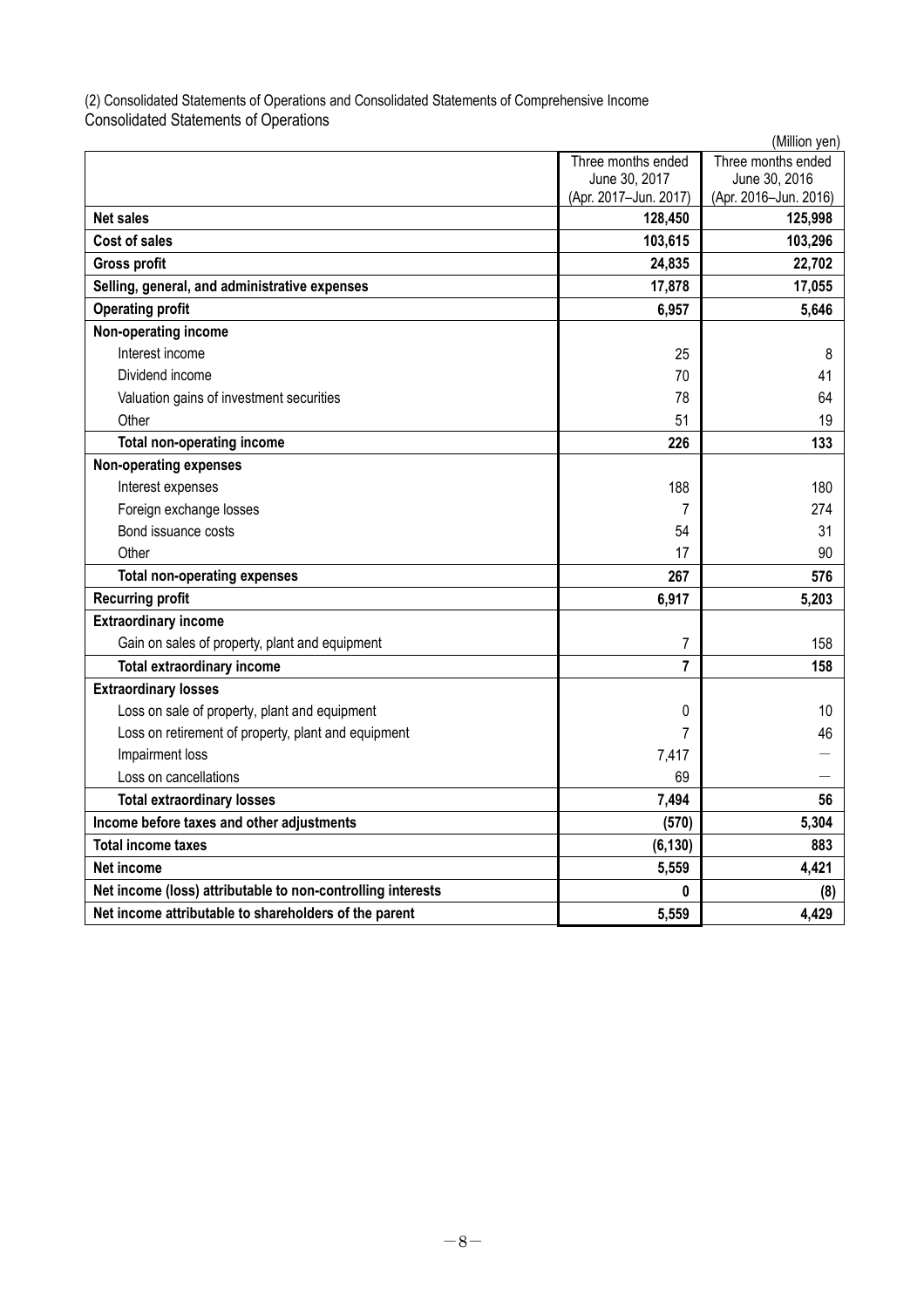## Consolidated Statements of Comprehensive Income

|                                                                 |                                     | (Million yen)                       |
|-----------------------------------------------------------------|-------------------------------------|-------------------------------------|
|                                                                 | Three months ended<br>June 30, 2017 | Three months ended<br>June 30, 2016 |
|                                                                 | (Apr. 2017-Jun. 2017)               | (Apr. 2016-Jun. 2016)               |
| Net income                                                      | 5,559                               | 4,421                               |
| Other comprehensive income                                      |                                     |                                     |
| Net unrealized gains on "other securities"                      | 40                                  | (137)                               |
| <b>Translation adjustments</b>                                  | (1,684)                             | (2,911)                             |
| Remeasurements of defined benefit plans                         | 249                                 | 90                                  |
| Share of other comprehensive income of associates               | 2                                   | (1)                                 |
| Total other comprehensive income                                | (1, 392)                            | (2,959)                             |
| <b>Comprehensive income</b>                                     | 4,167                               | 1,461                               |
| (Breakdown)                                                     |                                     |                                     |
| Comprehensive income attributable to shareholders of the parent | 4,167                               | 1,470                               |
| Comprehensive income attributable to non-controlling interests  | 0                                   | (8)                                 |

(Million yen)

(3) Notes Regarding Consolidated Financial Statements

(Notes Regarding the Premise of the Company as a Going Concern)

There are no relevant items.

## (Notes Regarding Significant Changes in Shareholders' Equity)

The Group repurchased 3,175,700 shares based on a resolution at the meeting of Board of Directors on May 15, 2017, which resulted in an increase of treasury stock by 2,104 million yen during the subject first quarter.

Also, the Group implemented retirement of treasury stock of 4,000,000 shares on June 15, 2017, based on a resolution at the meeting of Board of Directors on May 15, 2017, which resulted in a decrease in retained earnings and treasury stock by 3,068 million yen each during the subject first quarter.

As a result, retained earnings and treasury stock decreased 3,068 million yen and 964 million yen respectively during the subject first quarter, and retained earnings and treasury stock amounted to 39,259 million yen and 2,696 million yen respectively at the end of the subject first quarter.

(Application of Accounting Methods Specific to the Preparation of Quarterly Consolidated Financial Statements)

Tax expenses are calculated by multiplying net income before income taxes by a reasonably estimated effective tax rate, after applying the tax effect accounting to net income before income taxes for the consolidated fiscal year that includes the first quarter. However, a legally designated effective tax rate will be applied if such tax expenses are found to be very unreasonable after calculation based on the relevant estimated effective tax rate.